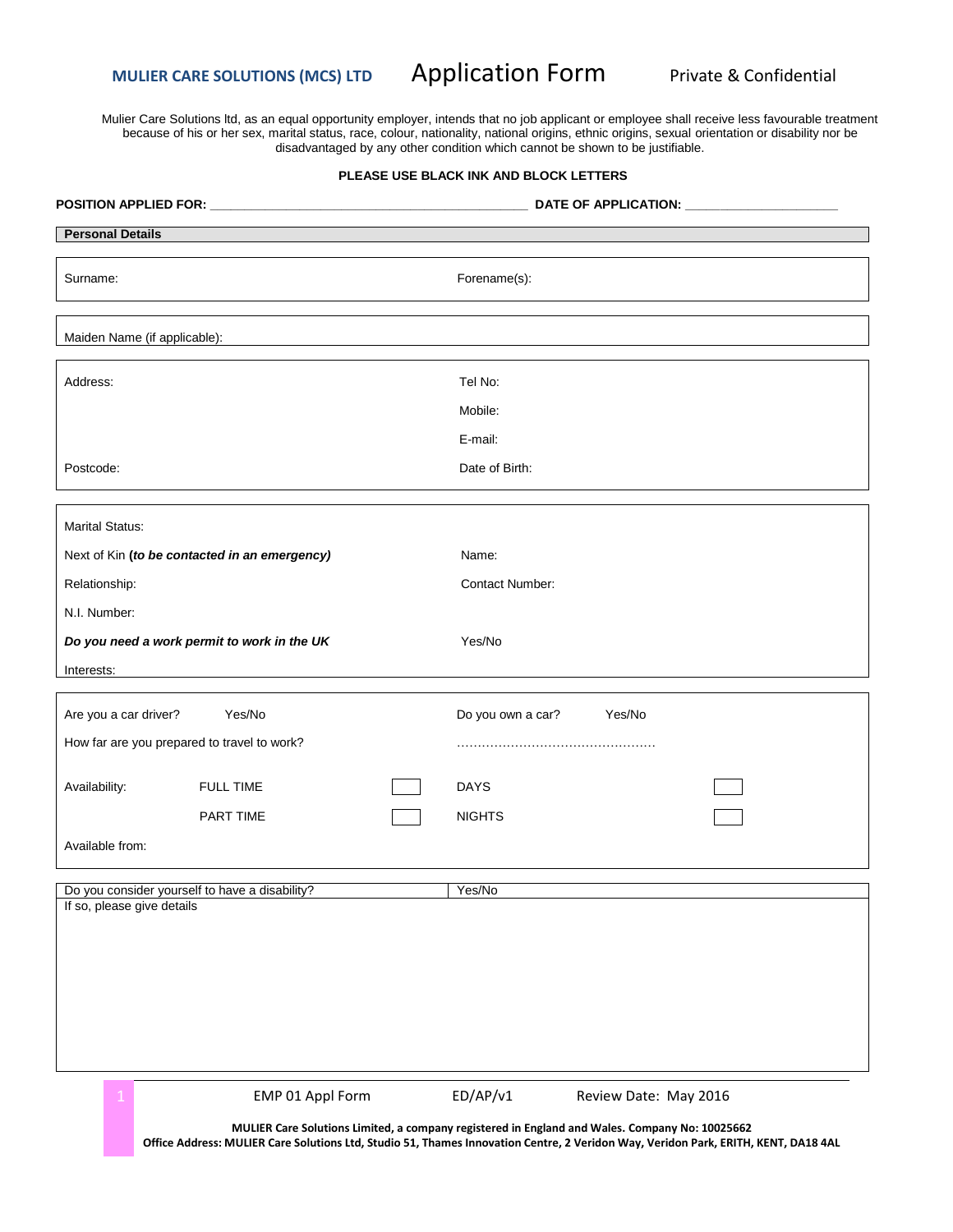# **Application Form**

# Educational & Professional Qualifications. Please include all pending examinations.

## Please include all establishments since 11 years of age. Continue on a separate sheet of paper if necessary.

| <b>Name of Establishment</b> | From         | To | Qualifications |
|------------------------------|--------------|----|----------------|
|                              | .            | .  |                |
| .                            | .            | .  |                |
|                              | .            | .  |                |
|                              | . <b>.</b> . | .  |                |
|                              |              |    |                |
|                              | .            | .  |                |
|                              | .            | .  |                |
|                              | .            |    |                |
|                              |              |    |                |
|                              |              |    |                |
|                              |              | .  |                |
|                              | .            |    |                |
| .                            | .            | .  |                |
|                              | .            |    |                |
|                              | .            | .  |                |

| <b>Name of College/University</b> | From | To | <b>Qualifications</b> |
|-----------------------------------|------|----|-----------------------|
|                                   |      |    |                       |
|                                   |      |    |                       |
|                                   | .    |    |                       |
|                                   |      |    |                       |
|                                   |      |    |                       |
|                                   |      |    |                       |
|                                   | .    |    |                       |
|                                   |      |    |                       |

| <b>Professional Registrations</b> |                    |                |  |  |
|-----------------------------------|--------------------|----------------|--|--|
| <b>GSCC/ NMC Pin</b>              | <b>Expiry Date</b> | Qualifications |  |  |
|                                   |                    |                |  |  |
|                                   |                    |                |  |  |
|                                   |                    |                |  |  |
|                                   |                    | .              |  |  |
|                                   |                    |                |  |  |
|                                   |                    |                |  |  |

MULIER Care Solutions Limited, a company registered in England and Wales. Company No: 10025662 Office Address: MULIER Care Solutions Ltd, Studio 51, Thames Innovation Centre, 2 Veridon Way, Veridon Park, ERITH, KENT, DA18 4AL

 $ED/AP/v1$ 

Review Date: May 2016

EMP 01 Appl Form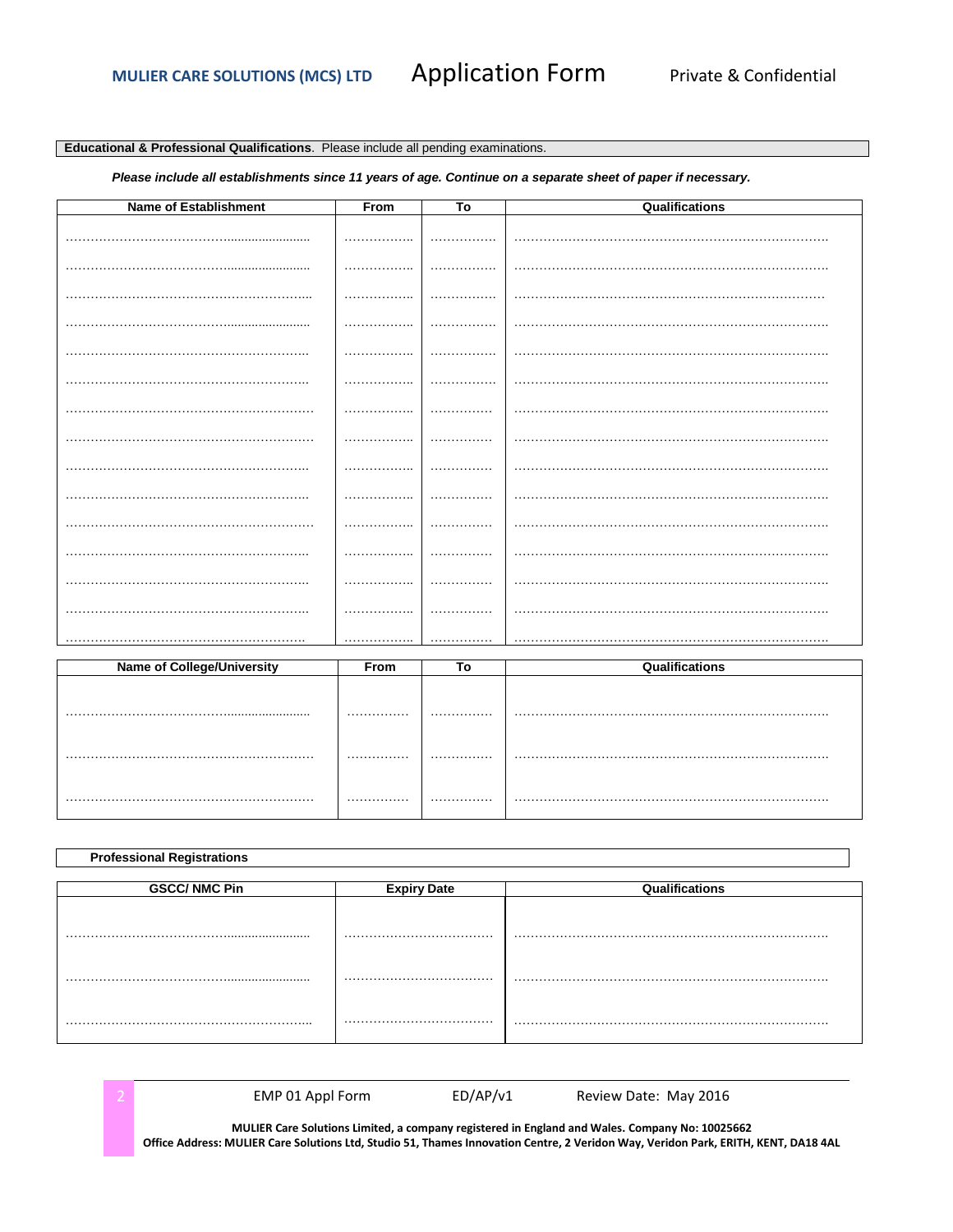**Employment History.** Please provide complete history from leaving education, with reasons for any gaps in employment

| <b>Current Employment:</b>               |                         |
|------------------------------------------|-------------------------|
|                                          | Relevant Courses taken: |
|                                          |                         |
| Position, Grade & description of duties: |                         |
|                                          |                         |
|                                          |                         |

Have you previous agency experience?

Salary: …………………………………………

| Employer | Position | From | To | Reason for Leaving |
|----------|----------|------|----|--------------------|
|          |          | .    | .  |                    |
| .        |          |      |    |                    |
|          |          | .    | .  |                    |
|          |          | .    | .  |                    |
|          |          | .    |    |                    |
|          |          | .    | .  |                    |
|          |          | .    |    |                    |
|          |          | .    |    |                    |
|          |          | .    | .  |                    |
|          |          | .    | .  |                    |

### **Rehabilitation of Offenders Act 1974**

(Your attention is drawn to the fact that under the Rehabilitation of Offenders Act, 1974, you may be entitled to answer 'no' to this question even if you have, in the past, been subjected to criminal proceedings resulting in conviction(s). However, certain types of employment, especially in Social Care, are excluded, under the Rehabilitation of Offenders Act 1974 (Exemptions) Order, 1975, from the protection of the Act. It is therefore suggested that you take appropriate advice if you are in any doubt as to the correct answer to give.)

| Do you have any Criminal Convictions?<br>If YES please give details                                                                                                                                                                  | Yes/No   |                            |
|--------------------------------------------------------------------------------------------------------------------------------------------------------------------------------------------------------------------------------------|----------|----------------------------|
|                                                                                                                                                                                                                                      |          |                            |
| Do you have any Criminal Convictions PENDING?<br>If YES please give details                                                                                                                                                          | Yes/No   |                            |
|                                                                                                                                                                                                                                      |          |                            |
| What is your approximate height?                                                                                                                                                                                                     |          | What colour are your eyes? |
| Do you have any identifying particulars? Yes/No<br>If YES please give details                                                                                                                                                        |          |                            |
|                                                                                                                                                                                                                                      |          |                            |
| EMP 01 Appl Form                                                                                                                                                                                                                     | ED/AP/v1 | Review Date: May 2016      |
| MULIER Care Solutions Limited, a company registered in England and Wales. Company No: 10025662<br>Office Address: MULIER Care Solutions Ltd, Studio 51, Thames Innovation Centre, 2 Veridon Way, Veridon Park, ERITH, KENT, DA18 4AL |          |                            |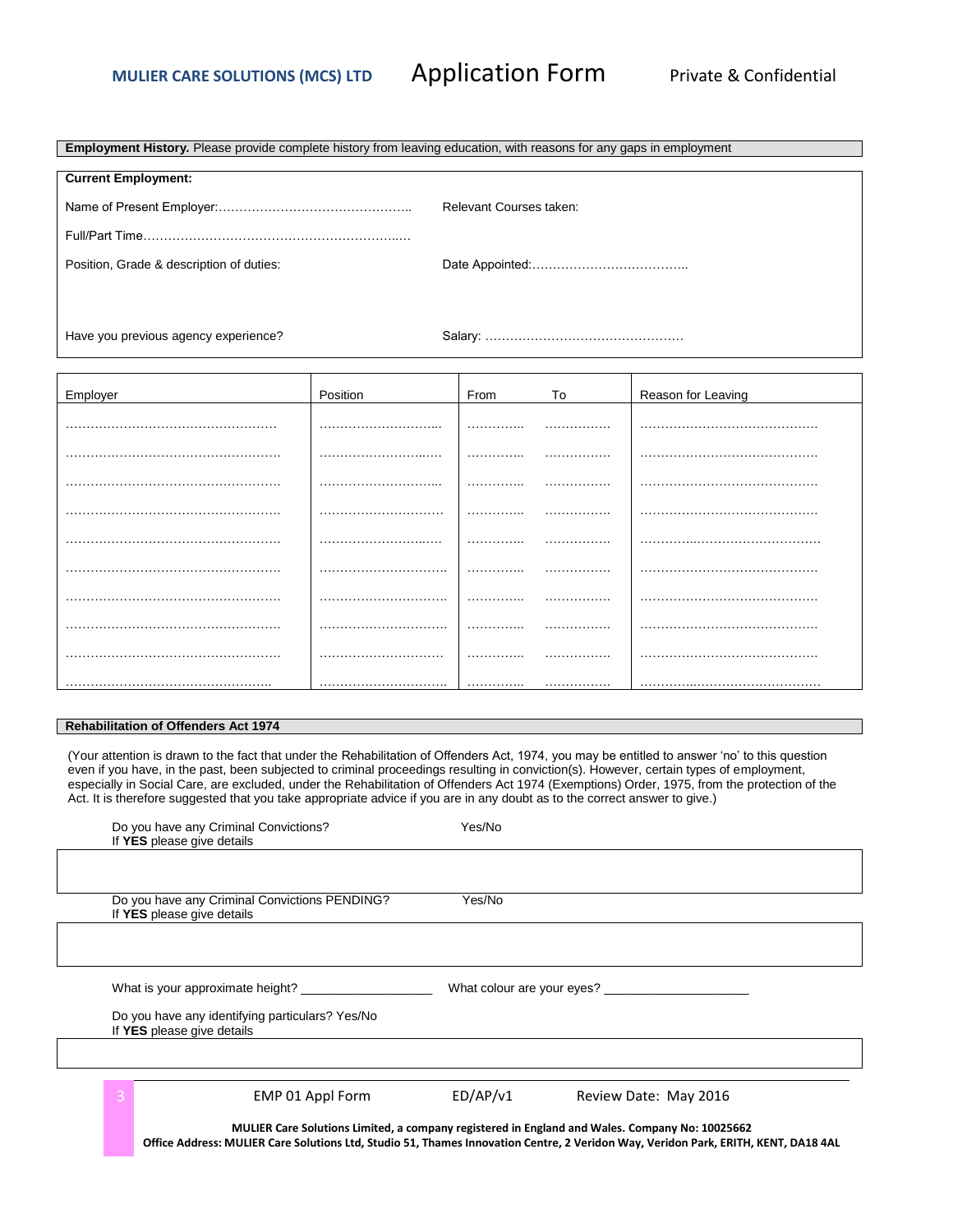# **MULIER CARE SOLUTIONS (MCS) LTD Application Form Private & Confidential**

### **References**

Please give the Names, Addresses and Telephone Numbers of two people who know you in a professional capacity who will be called upon to give a reference, one of whom must be your current or last employer. Please note that we need to hold references for you that cover a 3 year work history. We will be unable to offer you work without this information.

| Reference one:                                       | Reference two:                                       |
|------------------------------------------------------|------------------------------------------------------|
| Type of Ref:                                         | Type of Ref:                                         |
| Employer / Education / Personal / Practice Placement | Employer / Education / Personal / Practice Placement |
| (*please delete as appropriate)                      | (*please delete as appropriate)                      |
|                                                      |                                                      |
|                                                      |                                                      |
|                                                      |                                                      |
|                                                      |                                                      |
|                                                      |                                                      |
|                                                      |                                                      |
|                                                      |                                                      |
|                                                      |                                                      |
|                                                      |                                                      |
|                                                      |                                                      |
|                                                      |                                                      |

# **Skills Assessment**

| Area of work | Length of Experience - (in years or months) |
|--------------|---------------------------------------------|
|              |                                             |
|              |                                             |
|              |                                             |
|              |                                             |
|              |                                             |

### **Declaration**

I confirm that, to the best of my knowledge, the information that has been supplied on this form is complete and accurate in all respects and that the information given may be used for registered purposes under the Data Protection Act 1984.

I understand that knowingly giving false information could disqualify me from registration with Mulier Care Solution Ltd.

I understand and agree to all information held on my personnel file being made available for potential external audit purposes such as the CQC inspection etc.

| $\Delta$ | EMP 01 Appl Form                                                                                                                   | ED/AP/v1 | Review Date: May 2016                                                                          |  |
|----------|------------------------------------------------------------------------------------------------------------------------------------|----------|------------------------------------------------------------------------------------------------|--|
|          | Office Address: MULIER Care Solutions Ltd, Studio 51, Thames Innovation Centre, 2 Veridon Way, Veridon Park, ERITH, KENT, DA18 4AL |          | MULIER Care Solutions Limited, a company registered in England and Wales. Company No: 10025662 |  |